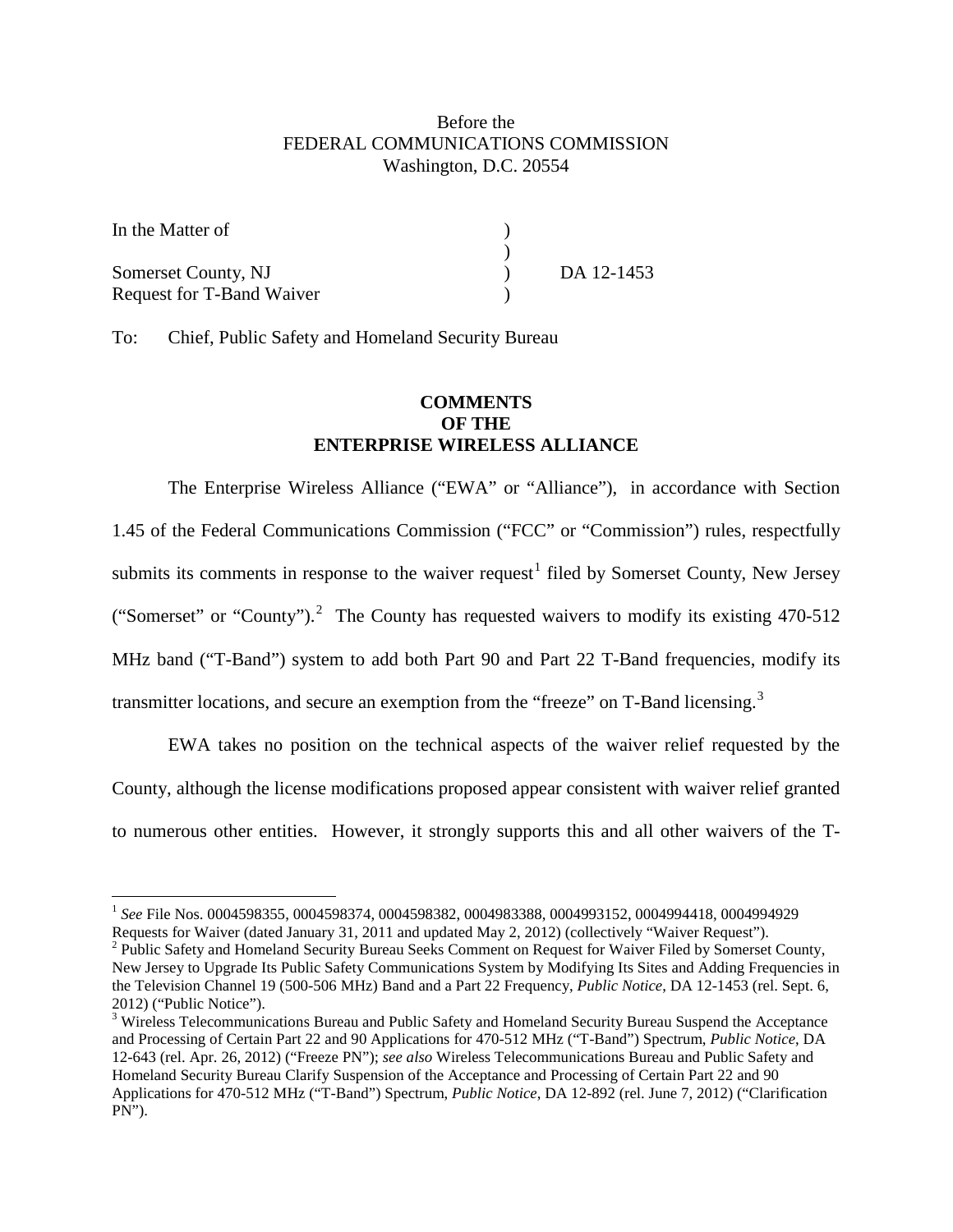Band freeze. In fact, the Alliance submits that the public interest is not served by restricting routine licensing in this band years in advance of the spectrum auction called for in Section 6103 of the Middle Class Tax Relief and Job Creation Act of 2012.<sup>[4](#page-1-0)</sup>

The Commission adopted the freeze saying that "prudent spectrum management dictates that we should stabilize the existing spectrum landscape by suspending the acceptance and processing of T-Band licensing applications that could alter the spectrum landscape **and thereby**  make implementing the [Spectrum] Act more difficult or costly."<sup>[5](#page-1-1)</sup> EWA respectfully disagrees that the future cost of clearing this spectrum is more relevant to prudent spectrum management than meeting the ongoing requirements of private land mobile radio ("PLMR") entities that need T-Band spectrum today to meet critical communications needs. The Alliance recognizes that a licensing freeze has become the standard antecedent to the auction of encumbered spectrum. While inconvenient or even disruptive for incumbent licensees, auction participants are entitled to know the spectrum landscape before placing bids and need assurance that it will not change during the course of the auction. But these restrictions should be imposed at the last reasonable time before the information is needed by potential bidders and not at the earliest possible date in an effort to minimize the relocation costs they might incur. Containing costs for parties that may bid on T-Band spectrum at some unknown date in the distant future does not outweigh the public interest in allowing T-Band licensees like the County, Woodbridge Township,<sup>[6](#page-1-2)</sup> and others to serve existing, identifiable, and quantifiable user requirements without

<span id="page-1-0"></span> <sup>4</sup> Pub. L. No. 112-96, 126 Stat. 156 (2012) ("Spectrum Act"). The Alliance reminds the FCC once again that the legislation says nothing about an auction of T-Band spectrum used by Industrial/Business licensees, but only "'T-Band spectrum' currently used by public safety eligibles," yet the FCC has applied the freeze to all T-Band channels.

<span id="page-1-1"></span> $<sup>5</sup>$  Freeze PN at 1 (emphasis added).</sup>

<span id="page-1-2"></span><sup>6</sup> *See* Township of Woodbridge, New Jersey, *Order*, DA 12-1483 (rel. Sept. 13, 2012).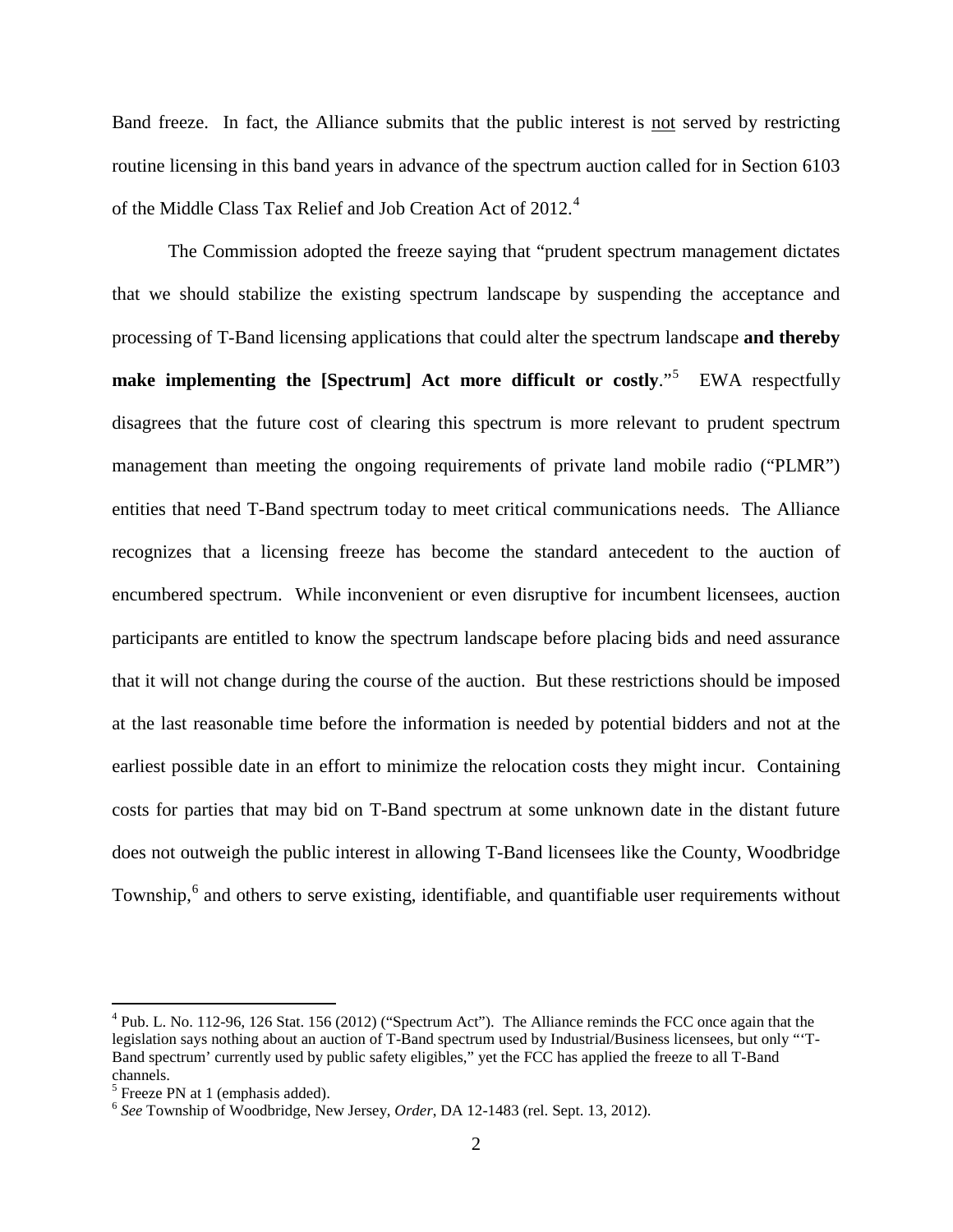the expense and other resources involved in seeking waiver relief or, worse, being denied waiver relief. $7$ 

The Commission's decision to freeze all of T-Band while it determines how to implement this aspect of the Spectrum Act is not required by the Act. In fact, the Spectrum Act says only that the **auction must take place not later than nine years from enactment** – or February 2021. It suggests nothing about minimizing the relocation costs that will be incurred as a result of the anticipated sale of this spectrum. Moreover, this decision is inconsistent with the FCC's past practice vis-à-vis when freezes are imposed in anticipation of a spectrum auction.

For example, the FCC has been auctioning vacant non-reserved band FM allotments on a rolling basis since 2004.<sup>[8](#page-2-1)</sup> Like T-Band, which is available for PLMR use in 11 discrete markets across the county, these allotments are geographically distinct. The FCC did not freeze all such allotments in 2004 in anticipation of auctioning them. Rather, it imposes a freeze on "petitions and counterproposals that propose a change in channel, class, community, or reference coordinates for any of the vacant non-reserved band FM allotments" that are included in a particular auction approximately six months prior to conducting the auction.<sup>[9](#page-2-2)</sup> EWA recognizes that these auctions do not involve the cost of relocating incumbent licensees. Nevertheless, the Commission has allowed the FM marketplace to operate normally until the FCC takes concrete steps to schedule the competitive bidding process for particular allotments.

EWA addressed the highly disruptive impact of lengthy freezes in its Comments on the T-Band waiver request filed by the Township of Woodbridge,  $NJ<sup>10</sup>$  $NJ<sup>10</sup>$  $NJ<sup>10</sup>$  It noted that the processing

<span id="page-2-0"></span> <sup>7</sup> *See* County of Bedford, Pennsylvania, *Order*, DA 12-1284 (rel. Aug. 8, 2012); Town of Sandwich, Massachusetts, *Order*, DA 12-1282 (rel. Aug. 8, 2012).<br><sup>8</sup> See FCC Auctions 37, 62, 68, 70, 79, 91, 93, and 94.

<span id="page-2-1"></span>

<span id="page-2-2"></span><sup>&</sup>lt;sup>9</sup> See, e.g., Auction 94 Freeze Announced for Certain FM Applications and Rulemaking Filings, *Public Notice*, DA 12-1451 (rel. Sept. 11, 2012).

<span id="page-2-3"></span><sup>&</sup>lt;sup>10</sup> See Public Safety and Homeland Security Bureau Seeks Comment on Request for Waiver Filed by the Township of Woodbridge, New Jersey to Operate a Trunked Public Safety Communications System Using Part 90 and Part 22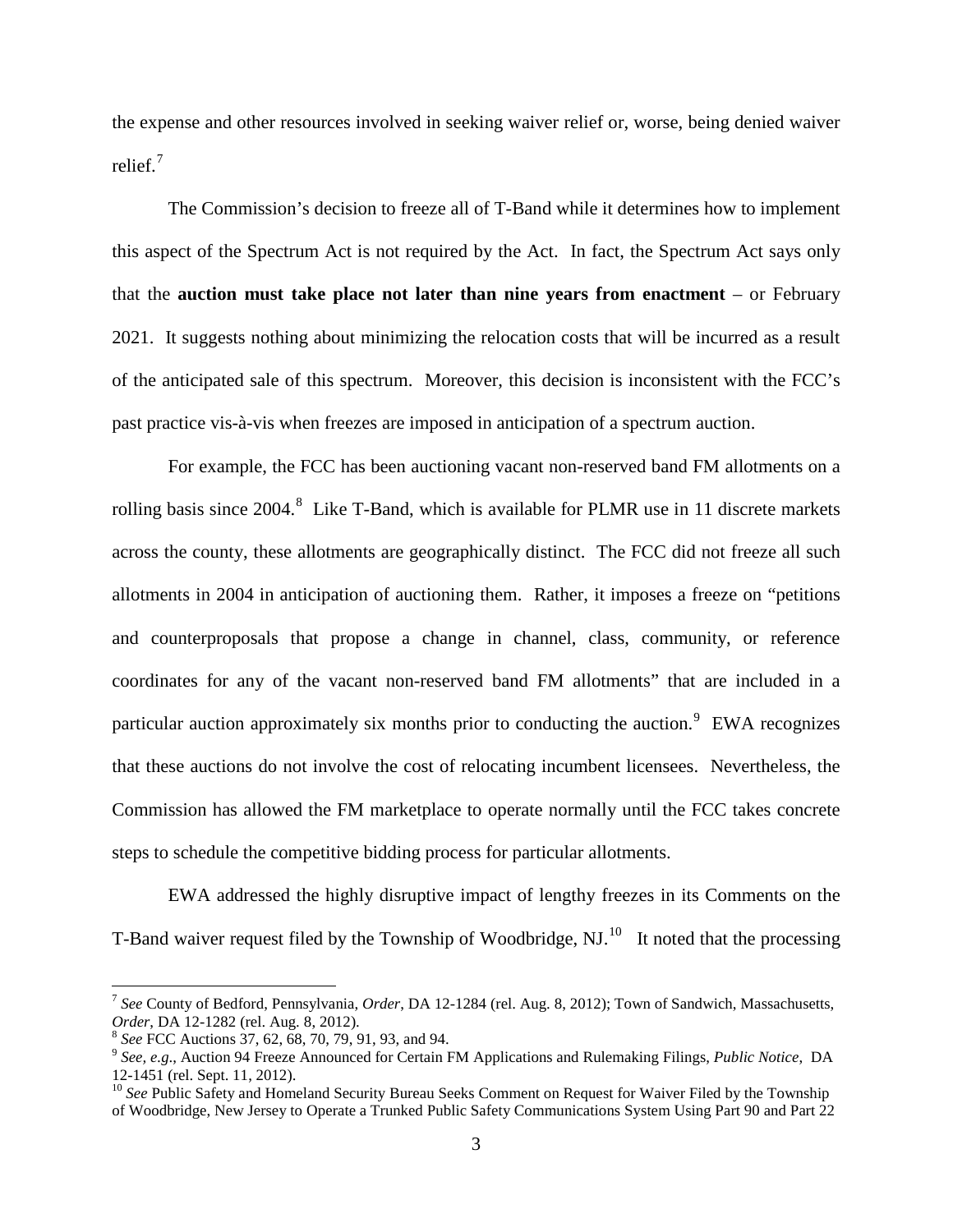freeze in the 39 GHz band that was cited by the FCC in support of its T-Band freeze covered only applications filed on or after a date one month before the FCC adopted a Notice of Proposed Rulemaking in which it proposed specific amendments to the technical and licensing rules governing that band, a step the FCC has not yet taken vis-à-vis the T-Band.<sup>[11](#page-3-0)</sup> The Alliance also noted the Commission's appropriate sensitivity to the impact of freezes in the context of the 800 MHz rebanding proceeding where it stated the following:

We strongly agree with the parties who point out the adverse effects such a threeyear freeze could have on their companies' business plans…. [W]e will do everything possible to minimize the effect the incremental freezes may have on incumbent licensees and new applicants, and direct the Transition Administrator to make accommodations in the implementation plan that will avoid such adverse effects. [12](#page-3-1)

The wisdom of and necessity for imposing a freeze on all spectrum in all T-Band markets almost a decade before the reallocation mandated by the Act, at best, is questionable. It reflects a balancing of the public interest that, in EWA's opinion, without any economic analyses or recognition of the benefits that accrue to the American public through the use of T-Band spectrum, improperly elevates the benefit of cost containment for future bidders over the immediate and ongoing communications needs of public safety, critical infrastructure, and other important PLMR user requirements.

 $\overline{a}$ 

Frequencies in the Television Channel 19 (500-506 MHz) Band (rel. July 23, 2012); Comments of EWA filed on Aug. 7, 2012.

<span id="page-3-0"></span><sup>&</sup>lt;sup>11</sup> Amendment of the Commission's Rules Regarding the 37.0-38.6 GHz and 38.6-40.0 GHz Bands, Notice of Proposed Rulemaking and Order, ET Docket No. 95-183, 11 FCC Rcd 4930 at  $\P$  124 (1996).

<span id="page-3-1"></span><sup>&</sup>lt;sup>12</sup> Improving Public Safety Communications in the 800 MHz Band, *Report and Order, Fifth Report and Order, Fourth Memorandum Opinion and Order, and Order*, WT Docket No. 02-55, 19 FCC Rcd 14969 at ¶ 204 (2004).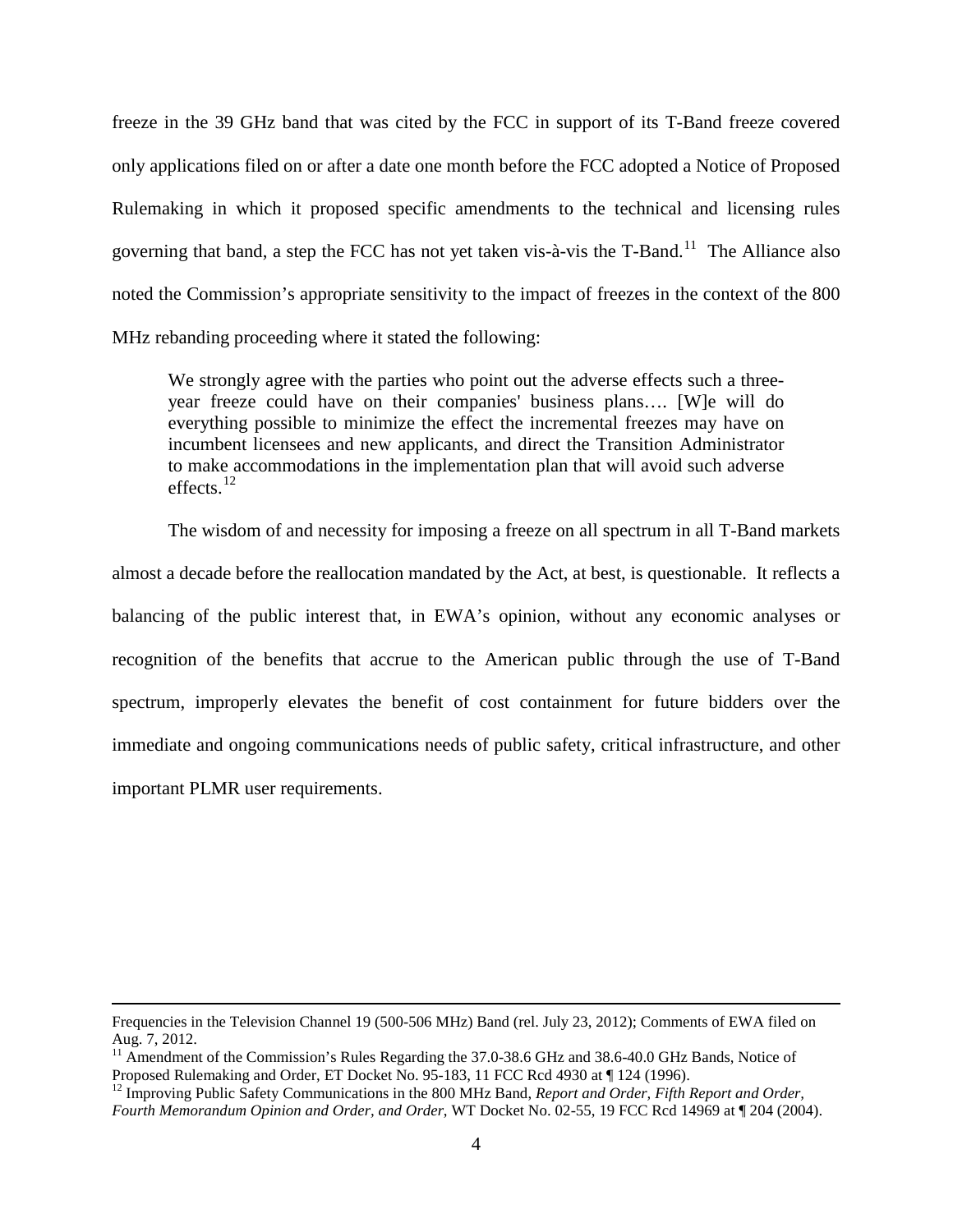For these reasons, EWA supports the County's request for a waiver of the T-Band freeze, but also urges the FCC to revisit the timing and scope of that freeze in light of the comments herein.

Respectfully submitted,

ENTERPRISE WIRELESS ALLIANCE

By:  $\frac{1}{\sqrt{u}}$ 

Mark ECrosby President/CEO 8484 Westpark Drive, Suite 630 McLean, Virginia 22102 (703) 528-5115

Counsel:

Elizabeth R. Sachs Lukas, Nace, Gutierrez & Sachs, LLP 8300 Greensboro Drive, Ste. 1200 McLean, VA 22102 (703) 584-8678

September 20, 2012